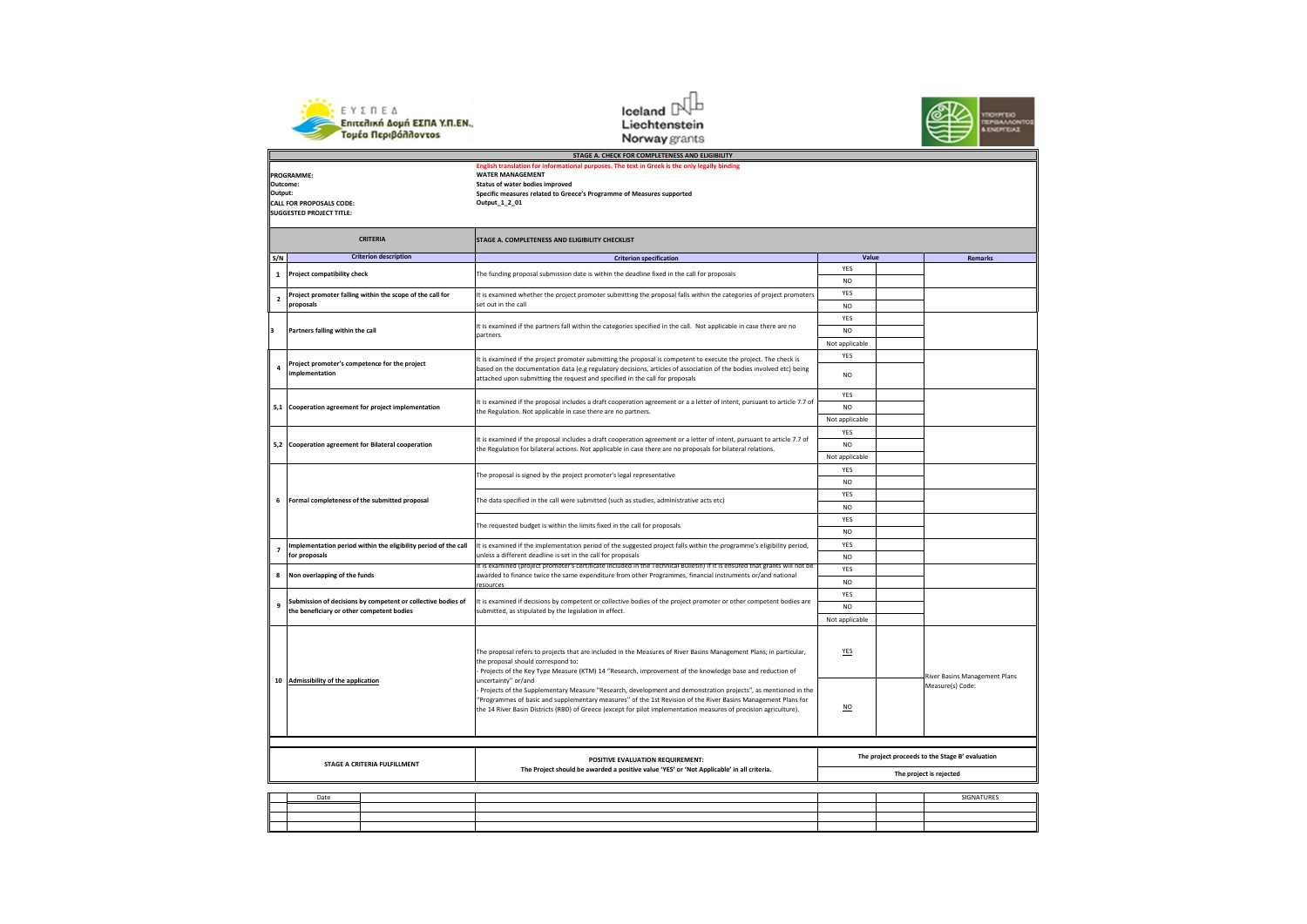|                     | STAGE B. PROPOSAL EVALUATION PER GROUP OF CRITERIA                                                                                                                   |                                                                                                                                                                                                                                                                                                                                                                                                                                                                                                                                                                                                                                                            |                         |                                                 |  |  |
|---------------------|----------------------------------------------------------------------------------------------------------------------------------------------------------------------|------------------------------------------------------------------------------------------------------------------------------------------------------------------------------------------------------------------------------------------------------------------------------------------------------------------------------------------------------------------------------------------------------------------------------------------------------------------------------------------------------------------------------------------------------------------------------------------------------------------------------------------------------------|-------------------------|-------------------------------------------------|--|--|
| Outcome:<br>Output: | <b>PROGRAMME:</b><br><b>CALL FOR PROPOSALS CODE:</b>                                                                                                                 |                                                                                                                                                                                                                                                                                                                                                                                                                                                                                                                                                                                                                                                            |                         |                                                 |  |  |
|                     | <b>CRITERIA</b>                                                                                                                                                      | STAGE B1 COMPLETENESS AND CLARITY OF THE PROPOSAL'S CONTENT                                                                                                                                                                                                                                                                                                                                                                                                                                                                                                                                                                                                |                         |                                                 |  |  |
| S/N                 | <b>Criterion description</b>                                                                                                                                         | <b>Criterion specification</b>                                                                                                                                                                                                                                                                                                                                                                                                                                                                                                                                                                                                                             | Value                   | <b>Remarks</b>                                  |  |  |
|                     | 1.1 Completeness and clarity of the suggested project                                                                                                                | It regards:<br>a) the basic technical, operational and other characteristics,<br>b) the effectiveness and suitability of the implementation methodology and analysis of the project's implementation or of its<br>individual subprojects, any required actions, time sequence of the actions),                                                                                                                                                                                                                                                                                                                                                             | YES                     |                                                 |  |  |
|                     |                                                                                                                                                                      | c) the presentation of the project's deliverables,<br>d) the publicity/communication of the suggested project (suitability of communication actions, of similar extent like the suggested<br>action),<br>e) the Project implementation feasibility                                                                                                                                                                                                                                                                                                                                                                                                         | <b>NO</b>               |                                                 |  |  |
|                     |                                                                                                                                                                      | In the context of bilateral relations development, eligible are:<br>(a) Any activities aimed at strengthening the bilateral relations between the Donor countries and Greece                                                                                                                                                                                                                                                                                                                                                                                                                                                                               | YES                     |                                                 |  |  |
|                     | 1.2 Completeness and clarity of the bilateral cooperation                                                                                                            | (b) Any actions pertaining to cooperation with partners from the Donor Countries for drawing up and submitting a proposal,<br>further to this call for proposals (the eligible amount for this category of action shall not exceed € 2.000,00 per submitted<br>proposal)                                                                                                                                                                                                                                                                                                                                                                                   | <b>NO</b>               |                                                 |  |  |
|                     |                                                                                                                                                                      | (c)Networking, exchanges, exchange and transfer of knowledge, technology, experiences and best practices between bodies in<br>Greece and bodies in the Donor countries or/and international organizations.                                                                                                                                                                                                                                                                                                                                                                                                                                                 | Not applicable          |                                                 |  |  |
|                     | 2.1 Realism regarding the suggested project budget                                                                                                                   | The elements to be evaluated are:<br>a) how complete the suggested budget is (it is examined if it includes all the necessary costs for the physical object/deliverables<br>implementation),<br>b) whether the costing of the suggested project is reasonable,<br>c) the sound budget allocation to the individual operations/types of expenditure and the reasonable budget allocation to the<br>operations/types of expenditure in relation to the suggested physical object/deliverables, the compliance with the national<br>eligibility rules and any specific terms of the call for proposals in order to avoid non necessary or non eligible costs. | YES                     |                                                 |  |  |
|                     |                                                                                                                                                                      |                                                                                                                                                                                                                                                                                                                                                                                                                                                                                                                                                                                                                                                            | <b>NO</b>               |                                                 |  |  |
|                     | The elements to be evaluated are:                                                                                                                                    | a) how complete the suggested budget is (it is examined if it includes all the necessary costs for the physical object,                                                                                                                                                                                                                                                                                                                                                                                                                                                                                                                                    | <b>YES</b>              |                                                 |  |  |
| 2.2                 | Realism regarding the suggested budget for bilateral<br>cooperation                                                                                                  | b) whether the costing of the suggested actions is reasonable,<br>c) the sound budget allocation to the individual operations/types of expenditure and the reasonable budget allocation to the                                                                                                                                                                                                                                                                                                                                                                                                                                                             | NO.                     |                                                 |  |  |
|                     |                                                                                                                                                                      | operations/types of expenditure in relation to the suggested physical object, the compliance with the eligibility rules and any<br>specific terms of the call for proposals in order to avoid non necessary or non eligible costs.<br>The project completion is examined in relation to:                                                                                                                                                                                                                                                                                                                                                                   | Not applicable          |                                                 |  |  |
|                     | 3.1 Realism of the project completion timetable                                                                                                                      | a) the physical object,<br>b) the selected implementation method<br>c) any contingent risks associated with the project implementation or probable delays on the issue of regulatory decisions                                                                                                                                                                                                                                                                                                                                                                                                                                                             | YES                     |                                                 |  |  |
|                     | required for the project implementation,<br>d) the project's maturity level.                                                                                         |                                                                                                                                                                                                                                                                                                                                                                                                                                                                                                                                                                                                                                                            | <b>NO</b>               |                                                 |  |  |
|                     |                                                                                                                                                                      | The completion of the actions is examined in relation to:<br>a) the physical object,                                                                                                                                                                                                                                                                                                                                                                                                                                                                                                                                                                       | <b>YES</b>              |                                                 |  |  |
| 3.2                 | Realism of the bilateral cooperation completion<br>b) the selected implementation method<br>timetable<br>c) any contingent risks associated with the implementation, |                                                                                                                                                                                                                                                                                                                                                                                                                                                                                                                                                                                                                                                            | <b>NO</b>               |                                                 |  |  |
|                     |                                                                                                                                                                      | d) the actions's maturity level.                                                                                                                                                                                                                                                                                                                                                                                                                                                                                                                                                                                                                           | Not applicable          |                                                 |  |  |
|                     |                                                                                                                                                                      |                                                                                                                                                                                                                                                                                                                                                                                                                                                                                                                                                                                                                                                            |                         | The project proceeds to the Stage B2 evaluation |  |  |
|                     | STAGE B1 CRITERIA FULFILLMENT                                                                                                                                        | POSITIVE EVALUATION REQUIREMENT:<br>The Project should be awarded a positive value 'YES' or 'Not Applicable' in all criteria.                                                                                                                                                                                                                                                                                                                                                                                                                                                                                                                              |                         |                                                 |  |  |
|                     |                                                                                                                                                                      |                                                                                                                                                                                                                                                                                                                                                                                                                                                                                                                                                                                                                                                            | The project is rejected |                                                 |  |  |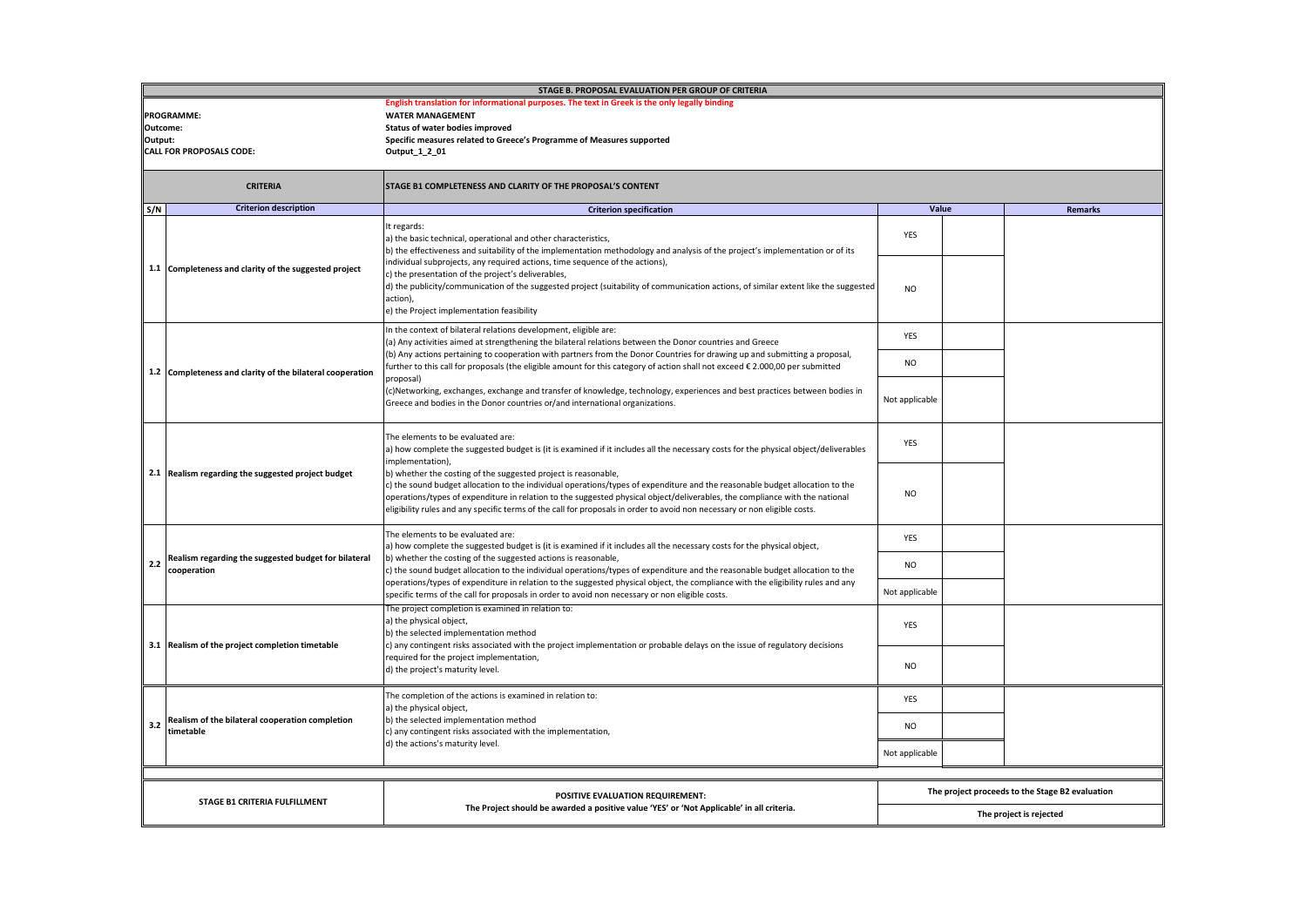|                               | STAGE B. PROPOSAL EVALUATION PER GROUP OF CRITERIA                                                                                                        |                                                                                                                                                                                                                                          |                                                 |                         |                |  |  |  |
|-------------------------------|-----------------------------------------------------------------------------------------------------------------------------------------------------------|------------------------------------------------------------------------------------------------------------------------------------------------------------------------------------------------------------------------------------------|-------------------------------------------------|-------------------------|----------------|--|--|--|
|                               | English translation for informational purposes. The text in Greek is the only legally binding<br><b>WATER MANAGEMENT</b><br><b>OPERATIONAL PROGRAMME:</b> |                                                                                                                                                                                                                                          |                                                 |                         |                |  |  |  |
| Outcome:                      |                                                                                                                                                           | Status of water bodies improved                                                                                                                                                                                                          |                                                 |                         |                |  |  |  |
| Output:                       |                                                                                                                                                           | Specific measures related to Greece's Programme of Measures supported                                                                                                                                                                    |                                                 |                         |                |  |  |  |
|                               | <b>CALL FOR PROPOSALS CODE:</b>                                                                                                                           | Output 1 2 01                                                                                                                                                                                                                            |                                                 |                         |                |  |  |  |
|                               |                                                                                                                                                           |                                                                                                                                                                                                                                          |                                                 |                         |                |  |  |  |
|                               | <b>CRITERIA</b>                                                                                                                                           | STAGE B2 ADHERENCE TO PRINCIPLES, INSTITUTIONAL FRAMEWORK AND INTEGRATION OF HORIZONTAL POLICIES                                                                                                                                         |                                                 |                         |                |  |  |  |
| S/N                           | <b>Criterion description</b>                                                                                                                              | <b>Criterion specification</b>                                                                                                                                                                                                           | Value                                           |                         | <b>Remarks</b> |  |  |  |
| 4                             | Promotion of EEA FM 2014-2021 implementation principles                                                                                                   | It is examined if the suggested project does not breach the principles of respect to human integrity, freedom, democracy,                                                                                                                | <b>YES</b>                                      |                         |                |  |  |  |
|                               |                                                                                                                                                           | equality, rule of law and respect of human rights, including the rights of people belonging to minorities.                                                                                                                               | <b>NO</b>                                       |                         |                |  |  |  |
| 5                             | Promotion of sound governance principles                                                                                                                  | Governance of participation, without exclusions, responsible, transparent, rewarding, efficient and effective, showing zero                                                                                                              | <b>YES</b>                                      |                         |                |  |  |  |
|                               |                                                                                                                                                           | tolerance to corruption.                                                                                                                                                                                                                 | <b>NO</b>                                       |                         |                |  |  |  |
| 6                             | Promotion of sustainable development                                                                                                                      | It is examined if the suggested project is aligned with sustainable development, long-term economic growth, social cohesion<br>and environmental protection                                                                              | <b>YES</b>                                      |                         |                |  |  |  |
|                               |                                                                                                                                                           |                                                                                                                                                                                                                                          | <b>NO</b>                                       |                         |                |  |  |  |
|                               | Promotion of gender equality and non discrimination                                                                                                       | It is examined if the suggested project does not infringe the gender equality principles and if it wards off discrimination on<br>the ground of sex, racial or ethnic origin, religion or belief, disability, age or sexual orientation. | <b>YES</b>                                      |                         |                |  |  |  |
| 7                             |                                                                                                                                                           |                                                                                                                                                                                                                                          | <b>NO</b>                                       |                         |                |  |  |  |
|                               |                                                                                                                                                           |                                                                                                                                                                                                                                          | <b>YES</b>                                      |                         |                |  |  |  |
| 8                             | Safeguard accessibility of people with disability                                                                                                         | It is examined how the project ensures the accessibility of people with disability, in accordance with the applicable<br>institutional framework.                                                                                        | <b>NO</b>                                       |                         |                |  |  |  |
|                               |                                                                                                                                                           |                                                                                                                                                                                                                                          | Not applicable                                  |                         |                |  |  |  |
| q                             | Compliance with the rules of public contracts, studies,                                                                                                   | It is examined if the suggested institutional framework of subprojects' implementation is aligned with the national, EU law &                                                                                                            | <b>YES</b>                                      |                         |                |  |  |  |
|                               | public procurement and services                                                                                                                           | the EEA FM 2014-2021 institutional framework.                                                                                                                                                                                            | <b>NO</b>                                       |                         |                |  |  |  |
|                               |                                                                                                                                                           |                                                                                                                                                                                                                                          |                                                 |                         |                |  |  |  |
| STAGE B2 CRITERIA FULFILLMENT |                                                                                                                                                           | POSITIVE EVALUATION REQUIREMENT:                                                                                                                                                                                                         | The project proceeds to the Stage B3 evaluation |                         |                |  |  |  |
|                               |                                                                                                                                                           | The Project should be awarded a positive value 'YES' or 'Not Applicable' in all criteria.                                                                                                                                                |                                                 | The project is rejected |                |  |  |  |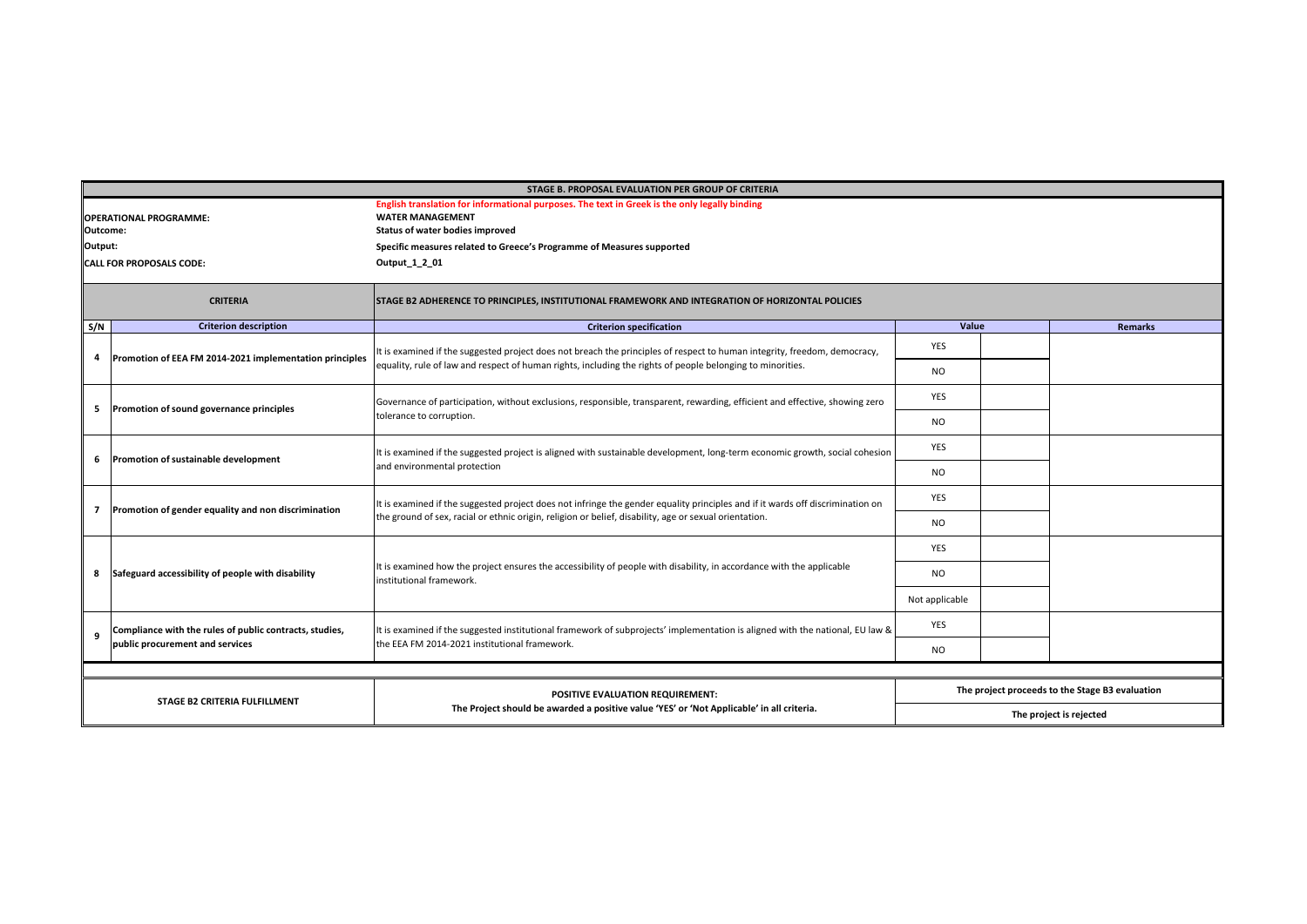|                                           | STAGE B. PROPOSAL EVALUATION PER GROUP OF CRITERIA             |                                                                                                                                                |                |                                                 |                |  |  |
|-------------------------------------------|----------------------------------------------------------------|------------------------------------------------------------------------------------------------------------------------------------------------|----------------|-------------------------------------------------|----------------|--|--|
| <b>OPERATIONAL PROGRAMME:</b><br>Outcome: |                                                                | English translation for informational purposes. The text in Greek is the only legally binding<br><b>WATER MANAGEMENT</b>                       |                |                                                 |                |  |  |
|                                           |                                                                | Status of water bodies improved                                                                                                                |                |                                                 |                |  |  |
| Output:                                   |                                                                | Specific measures related to Greece's Programme of Measures supported                                                                          |                |                                                 |                |  |  |
|                                           | <b>CALL FOR PROPOSALS CODE:</b>                                | Output 1 2 01                                                                                                                                  |                |                                                 |                |  |  |
|                                           | <b>CRITERIA</b>                                                | <b>STAGE B3 PROJECT FEASIBILITY</b>                                                                                                            |                |                                                 |                |  |  |
| S/N                                       | <b>Criterion description</b>                                   | <b>Criterion specification</b>                                                                                                                 | Value          |                                                 | <b>Remarks</b> |  |  |
| 10.1                                      | Project contribution to the programme's                        | The project's contribution to the programme's indicators is evaluated                                                                          | <b>YES</b>     |                                                 |                |  |  |
|                                           | lindicators                                                    |                                                                                                                                                | <b>NO</b>      |                                                 |                |  |  |
|                                           | Project contribution to the bilateral cooperation<br>indicator | The subproject's contribution to the bilateral cooperation indicator CR012                                                                     | <b>YES</b>     |                                                 |                |  |  |
| 10.2                                      |                                                                |                                                                                                                                                | NO.            |                                                 |                |  |  |
|                                           |                                                                |                                                                                                                                                | Not applicable |                                                 |                |  |  |
|                                           | 11 Viability, Functionality, Utilization                       | The beneficiary should describe how the suggested project's deliverables will be utilized. An explanation is required on the way the project's | YES            |                                                 |                |  |  |
|                                           |                                                                | outcomes will be capitalized                                                                                                                   | <b>NO</b>      |                                                 |                |  |  |
|                                           |                                                                |                                                                                                                                                |                |                                                 |                |  |  |
| <b>STAGE B3 CRITERIA FULFILLMENT</b>      |                                                                | POSITIVE EVALUATION REQUIREMENT:<br>The Project should be awarded a positive value 'YES' or 'Not Applicable' in all criteria.                  |                | The project proceeds to the Stage B4 evaluation |                |  |  |
|                                           |                                                                |                                                                                                                                                |                | The project is rejected                         |                |  |  |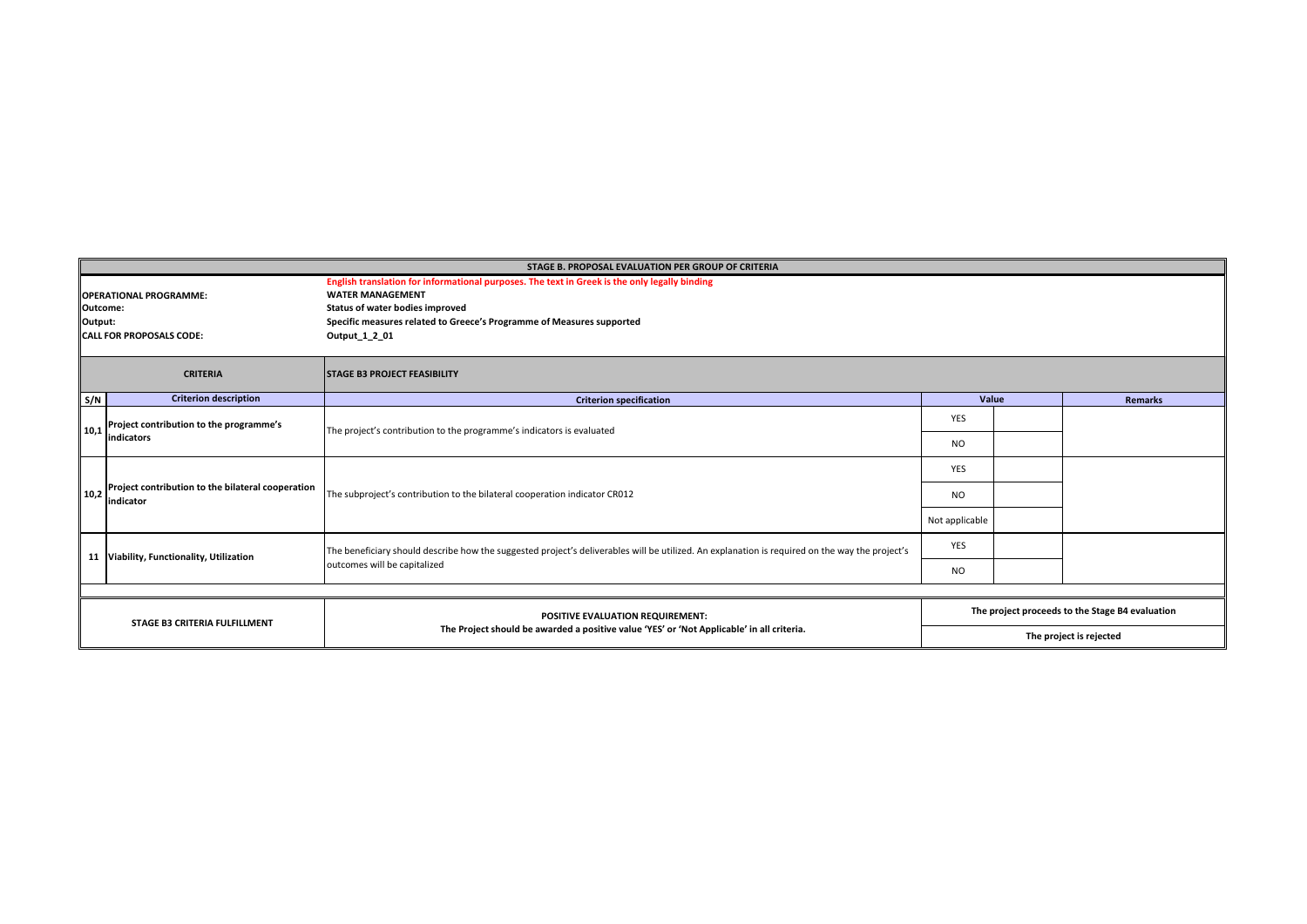|                     | STAGE B. PROPOSAL EVALUATION PER GROUP OF CRITERIA                                            |                                                                                                                                                                                                                                                               |                 |                         |                                                 |  |  |  |
|---------------------|-----------------------------------------------------------------------------------------------|---------------------------------------------------------------------------------------------------------------------------------------------------------------------------------------------------------------------------------------------------------------|-----------------|-------------------------|-------------------------------------------------|--|--|--|
|                     | English translation for informational purposes. The text in Greek is the only legally binding |                                                                                                                                                                                                                                                               |                 |                         |                                                 |  |  |  |
| <b>PROGRAMME:</b>   |                                                                                               | <b>WATER MANAGEMENT</b>                                                                                                                                                                                                                                       |                 |                         |                                                 |  |  |  |
| Outcome:<br>Output: |                                                                                               | Status of water bodies improved                                                                                                                                                                                                                               |                 |                         |                                                 |  |  |  |
|                     |                                                                                               | Specific measures related to Greece's Programme of Measures supported<br>Output 1 2 01                                                                                                                                                                        |                 |                         |                                                 |  |  |  |
|                     | <b>CALL FOR PROPOSALS CODE:</b>                                                               |                                                                                                                                                                                                                                                               |                 |                         |                                                 |  |  |  |
|                     | <b>CRITERIA</b>                                                                               | <b>STAGE B4 PROPOSAL MATURITY &amp; PROJECT PROMOTER MANAGING CAPACITY</b>                                                                                                                                                                                    |                 |                         |                                                 |  |  |  |
| S/N                 | <b>Criterion description</b>                                                                  | <b>Criterion specification</b>                                                                                                                                                                                                                                | Value           |                         | <b>Remarks</b>                                  |  |  |  |
| 12                  | Progress of the project's required maturity                                                   | The project's maturity degree, according to the call for proposal, is examined with respect to the evolution of the necessary<br>preparatory acts(existing studies-surveys related to the physical object, required licensing-approvals for the Project       | <b>YES</b>      |                         |                                                 |  |  |  |
|                     | acts                                                                                          | implementation, preliminary cooperation agreements etc)                                                                                                                                                                                                       | <b>NO</b>       |                         |                                                 |  |  |  |
| 13                  | Progress rate of administrative or other                                                      | The progress rate, according to the call of proposals, of specific administrative or other acts, beyond the ones examined in the<br>context of the above criterion, being necessary for the suggested project implementation (e.g. Approval by boards etc) is | <b>YES</b>      |                         |                                                 |  |  |  |
|                     | acts                                                                                          | examined.                                                                                                                                                                                                                                                     | <b>NO</b>       |                         |                                                 |  |  |  |
|                     | 14 Administrative capacity                                                                    | It is examined whether the potential project promoter has the organizational structure and the necessary procedures to<br>implement the suggested project.                                                                                                    | <b>YES</b>      |                         |                                                 |  |  |  |
|                     |                                                                                               |                                                                                                                                                                                                                                                               | <b>NO</b>       |                         |                                                 |  |  |  |
|                     |                                                                                               | The following criteria are applied for its examination:                                                                                                                                                                                                       | YES             |                         |                                                 |  |  |  |
|                     | 15 Operational capacity                                                                       | a. Past experience of the project promoter in implementing similar projects<br>b.<br>availability /sufficient staff (project team), i.e the number and qualifications (education – professional experience) of the                                            | N <sub>O</sub>  |                         |                                                 |  |  |  |
|                     | executives to be employed in the project implementation.                                      | Not applicable.                                                                                                                                                                                                                                               |                 |                         |                                                 |  |  |  |
|                     |                                                                                               |                                                                                                                                                                                                                                                               | <b>YES</b>      |                         |                                                 |  |  |  |
|                     | 16 Financial capacity                                                                         | The project promoter's capacity is examined to contribute to the suggested project implementation with own resources, if<br>required                                                                                                                          | <b>NO</b>       |                         |                                                 |  |  |  |
|                     |                                                                                               |                                                                                                                                                                                                                                                               | Not applicable. |                         |                                                 |  |  |  |
|                     |                                                                                               |                                                                                                                                                                                                                                                               |                 |                         |                                                 |  |  |  |
|                     | <b>STAGE B4 CRITERIA FULFILLMENT</b>                                                          | POSITIVE EVALUATION REQUIREMENT:                                                                                                                                                                                                                              |                 |                         | The project proceeds to the Stage B5 evaluation |  |  |  |
|                     |                                                                                               | The Project should be awarded a positive value 'YES' or 'Not Applicable' in all criteria.                                                                                                                                                                     |                 | The project is rejected |                                                 |  |  |  |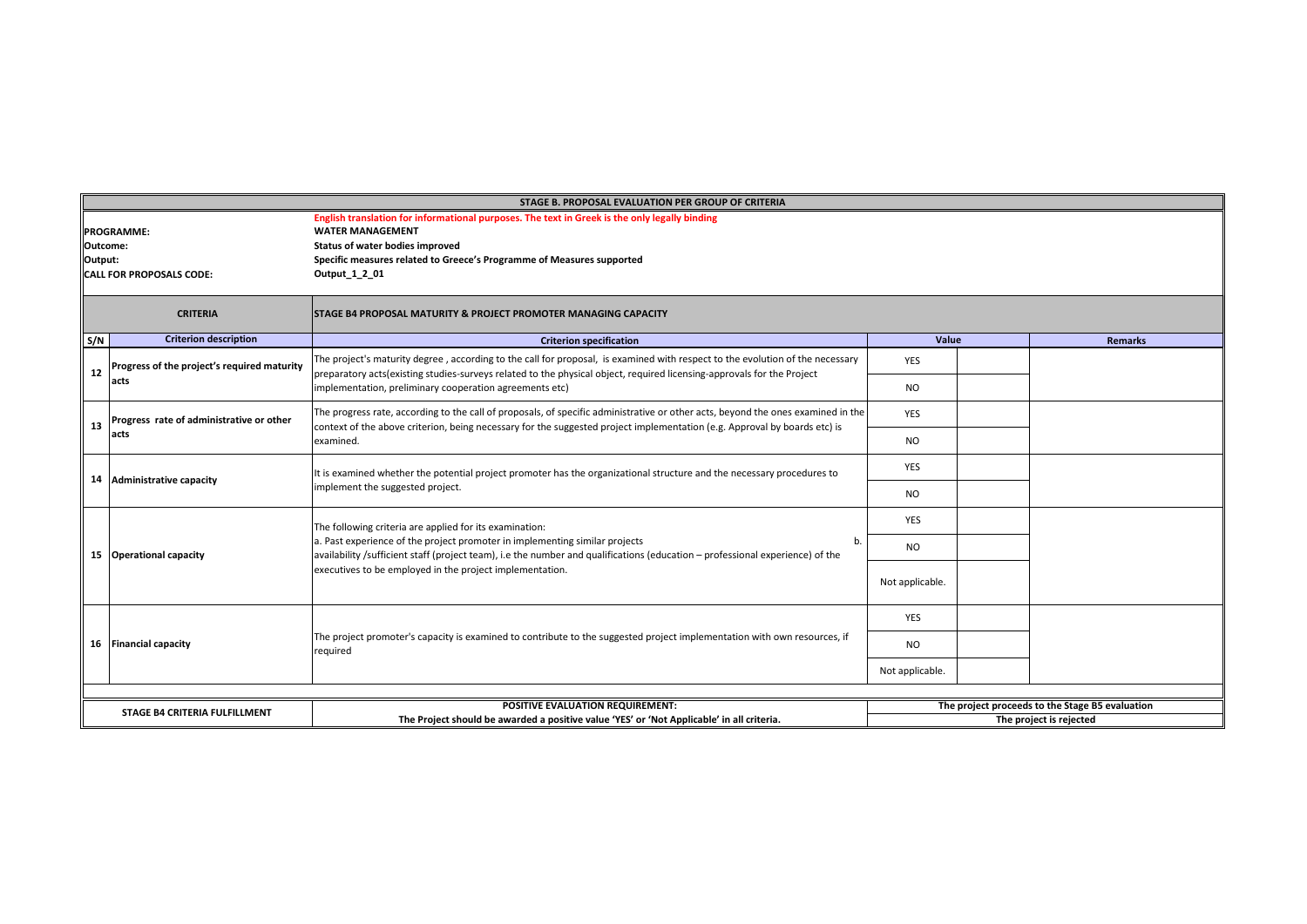| STAGE B. PROPOSAL EVALUATION PER GROUP OF CRITERIA |                                             |                                                                                                                                                                                                                      |                                                 |                     |                |                |  |  |
|----------------------------------------------------|---------------------------------------------|----------------------------------------------------------------------------------------------------------------------------------------------------------------------------------------------------------------------|-------------------------------------------------|---------------------|----------------|----------------|--|--|
| <b>OPERATIONAL PROGRAMME:</b><br><b>PRIORITY:</b>  |                                             | English translation for informational purposes. The text in Greek is the only legally binding<br><b>WATER MANAGEMENT</b><br>Status of water bodies improved                                                          |                                                 |                     |                |                |  |  |
|                                                    | <b>SPECIFIC OBJECTIVE:</b>                  | Specific measures related to Greece's Programme of Measures supported                                                                                                                                                |                                                 |                     |                |                |  |  |
|                                                    | CALL FOR PROPOSALS CODE:                    | Output_1_2_01                                                                                                                                                                                                        |                                                 |                     |                |                |  |  |
|                                                    | <b>CRITERIA</b>                             | <b>STAGE B5 PROJECT SCORING</b>                                                                                                                                                                                      |                                                 |                     |                |                |  |  |
| S/N                                                | <b>Criterion description</b>                | <b>Criterion specification</b>                                                                                                                                                                                       | Value                                           | Weighting<br>factor | <b>Scoring</b> | <b>Remarks</b> |  |  |
| 17                                                 | Measure (s) performance rate                | The performance rate of measures included in the proposal, as mentioned in the River<br>Basins Management Plans (the criterion value is the sum of the performance rate of<br>all measures included in the proposal) |                                                 | 40%                 |                |                |  |  |
|                                                    | 18 Proposal's cost effectiveness            | It is given by the cost effectiveness formula =1.000.000 * (Performance rate /<br>Proposal's total budget (performance rate: Value of the above criterion)                                                           |                                                 | 20%                 |                |                |  |  |
|                                                    |                                             |                                                                                                                                                                                                                      | Islands: 10                                     |                     |                |                |  |  |
|                                                    | 19 Delimitation of proposal's measures      | More than 60% of the budget regards measures for:                                                                                                                                                                    | Coastal Areas with a<br>poor water condition: 7 | 15%                 |                |                |  |  |
|                                                    |                                             |                                                                                                                                                                                                                      | Other area: 2                                   |                     |                |                |  |  |
| 20                                                 | Innovation                                  | Does the proposal's approach include innovative elements?                                                                                                                                                            | Yes: 10                                         | 10%                 |                |                |  |  |
|                                                    |                                             |                                                                                                                                                                                                                      | NO: 2                                           |                     |                |                |  |  |
| 21                                                 | <b>Measures' completion of River Basins</b> | Upon the proposal's implementation, do all* measures for research, development and<br>promotion of the River Basins Management Plans get completed? * Excluding the                                                  | Yes: 10                                         | 5%                  |                |                |  |  |
|                                                    | <b>Management Plans</b>                     | precision agriculture measures                                                                                                                                                                                       | NO: 6                                           |                     |                |                |  |  |
|                                                    |                                             |                                                                                                                                                                                                                      | Yes: 10                                         |                     |                |                |  |  |
|                                                    | 22 Partner from Donor countries             | A parner from Donor countries is involved in the project implementation                                                                                                                                              | NO: 0                                           | 10%                 |                |                |  |  |
|                                                    |                                             |                                                                                                                                                                                                                      | <b>Total Scoring:</b>                           |                     |                |                |  |  |
|                                                    |                                             |                                                                                                                                                                                                                      |                                                 |                     |                |                |  |  |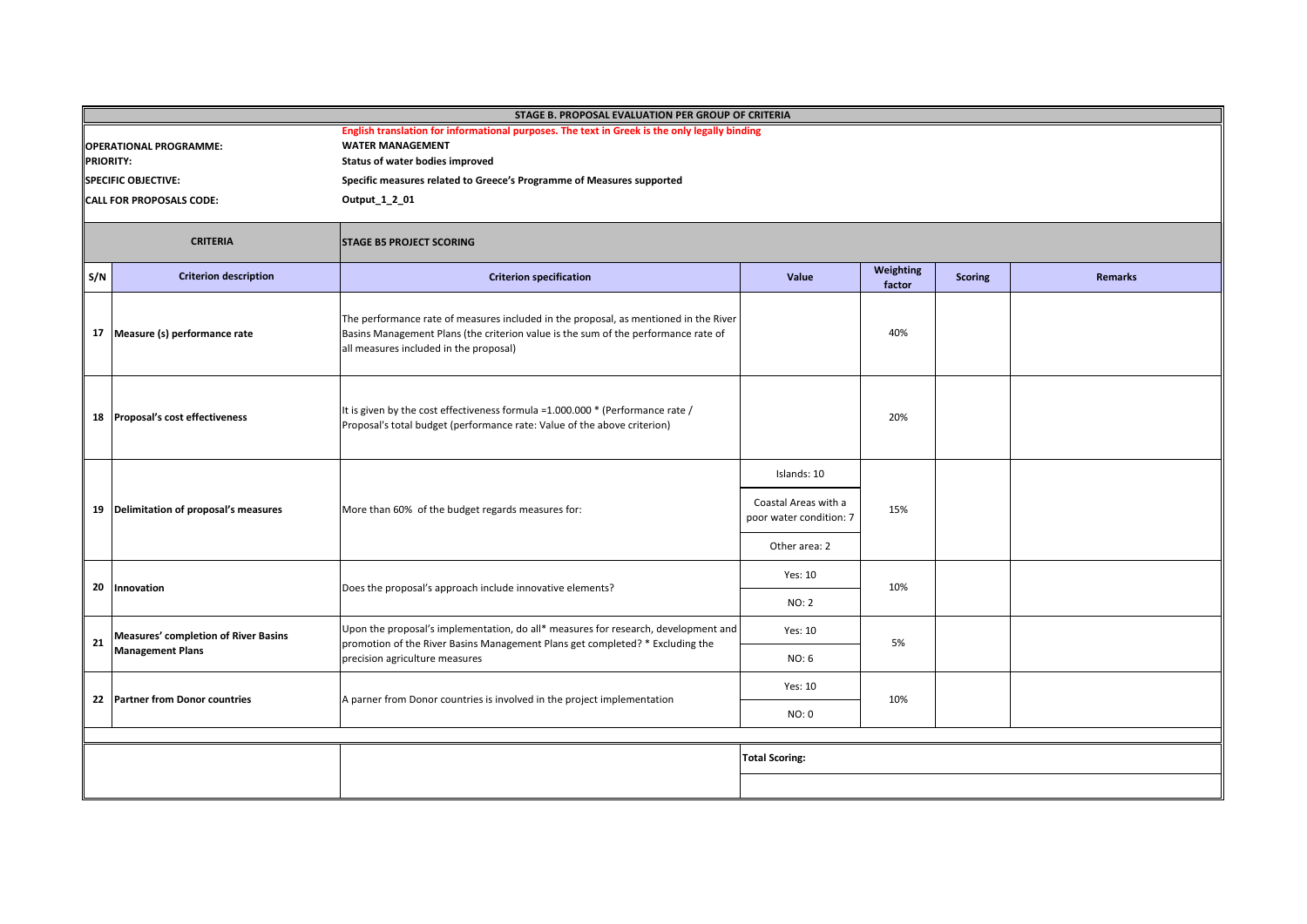|                                                  | <b>PROPOSAL EVALUATION PER GROUP OF CRITERIA</b>                                                                                                                       |                                                                       |        |                       |  |  |  |
|--------------------------------------------------|------------------------------------------------------------------------------------------------------------------------------------------------------------------------|-----------------------------------------------------------------------|--------|-----------------------|--|--|--|
|                                                  | English translation for informational purposes. The text in Greek is the only legally binding                                                                          |                                                                       |        |                       |  |  |  |
|                                                  | <b>PROGRAMME:</b>                                                                                                                                                      | <b>WATER MANAGEMENT</b>                                               |        |                       |  |  |  |
| <b>I</b> Outcome:                                |                                                                                                                                                                        | <b>Status of water bodies improved</b>                                |        |                       |  |  |  |
| Output:                                          |                                                                                                                                                                        | Specific measures related to Greece's Programme of Measures supported |        |                       |  |  |  |
|                                                  | <b>CALL FOR PROPOSALS CODE:</b>                                                                                                                                        | Output_1_2_01                                                         |        |                       |  |  |  |
|                                                  | <b>SUGGESTED PROJECT TITLE:</b>                                                                                                                                        |                                                                       |        |                       |  |  |  |
|                                                  |                                                                                                                                                                        |                                                                       |        |                       |  |  |  |
| S/N<br>Group of criteria<br><b>Value/Scoring</b> |                                                                                                                                                                        |                                                                       |        | <b>Total Scoring:</b> |  |  |  |
| <b>B1</b>                                        | <b>PROPOSAL'S CONTENT COMPLETENESS AND CLARITY</b>                                                                                                                     |                                                                       | YES/NO | <b>YES</b>            |  |  |  |
| <b>B2</b>                                        | <b>ADHERENCE TO PRINCIPLES, INSTITUTIONAL FRAMEWORK AND INTEGRATION OF</b>                                                                                             |                                                                       | YES/NO | <b>YES</b>            |  |  |  |
|                                                  | <b>HORIZONTAL POLICIES</b>                                                                                                                                             |                                                                       |        |                       |  |  |  |
| <b>B3</b>                                        | <b>IPROJECT FEASIBILITY</b>                                                                                                                                            |                                                                       | YES/NO | <b>YES</b>            |  |  |  |
| <b>B4</b>                                        | IPROPOSAL MATURITY & PROJECT PROMOTER MANAGING CAPACITY                                                                                                                |                                                                       | YES/NO | <b>YES</b>            |  |  |  |
| <b>B5</b>                                        | <b>PROJECT SCORING</b>                                                                                                                                                 |                                                                       |        |                       |  |  |  |
|                                                  | REMARKS: (Any changes suggested by the evaluator are filled in regarding individual parts of the submitted proposal being a prerequisite for this scoring performance) |                                                                       |        |                       |  |  |  |
|                                                  | Date                                                                                                                                                                   |                                                                       |        | <b>SIGNATURES</b>     |  |  |  |
|                                                  |                                                                                                                                                                        |                                                                       |        |                       |  |  |  |
|                                                  |                                                                                                                                                                        |                                                                       |        |                       |  |  |  |
|                                                  |                                                                                                                                                                        |                                                                       |        |                       |  |  |  |